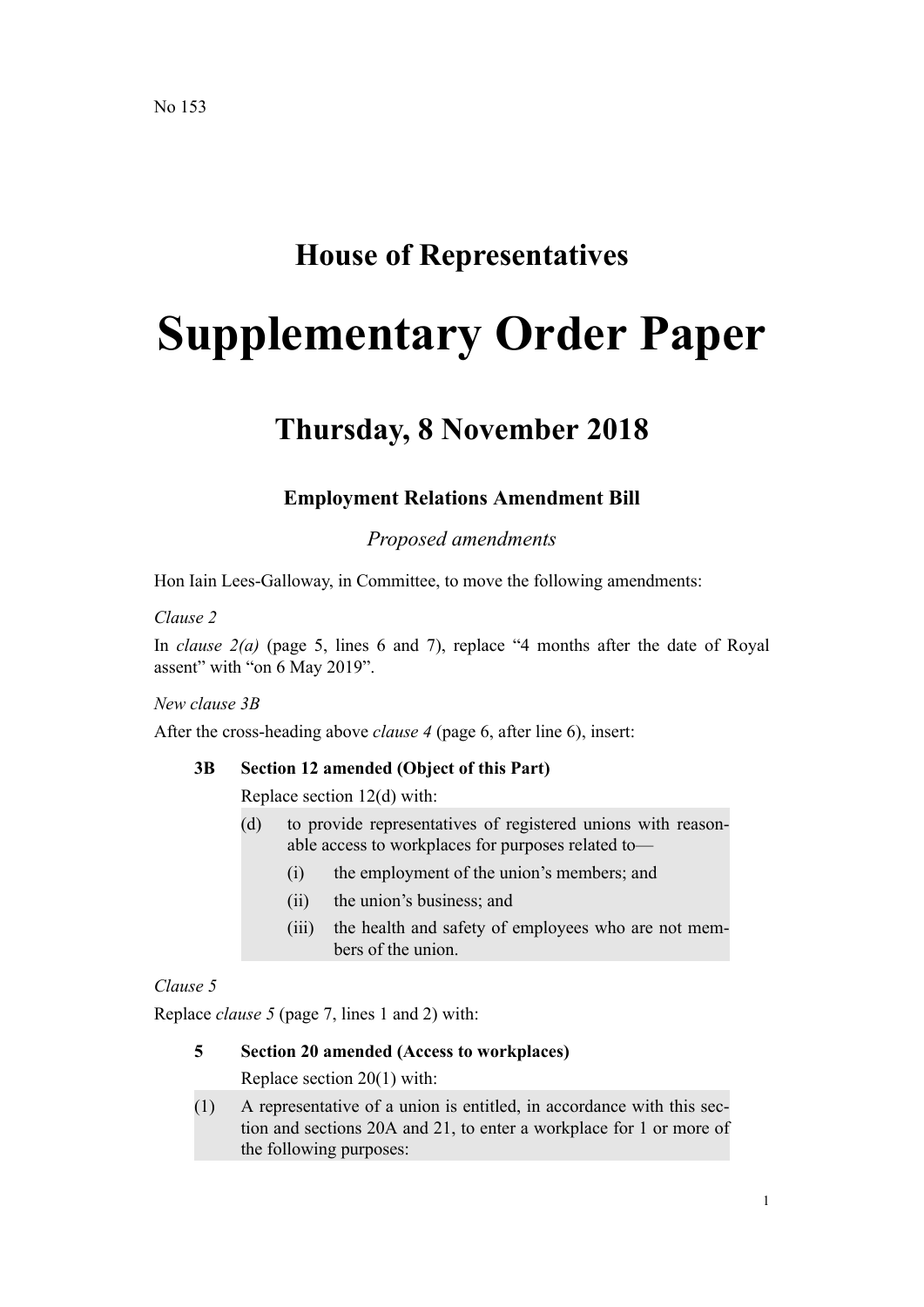- (a) purposes related to the employment of the union's members:
- (b) purposes related to the union's business:
- (c) purposes related to the health and safety of any employee on the premises who is not a member of the union, if the employee requests the assistance of a representative of the union on those matters.

#### *Clause 6*

Replace *clause 6* (page 7, lines 3 to 5) with:

#### **6 Section 20A amended (Representative of union must obtain consent to enter workplace)**

After section 20A(1), insert:

- (1A) However, subsection (1) does not apply to a representative of a union  $if$   $-$ 
	- (a) at the time of the representative's entry into the workplace,—
		- (i) there is a collective agreement in force between the employer and the union; and
		- (ii) the coverage clause in the collective agreement covers the work done by employees at the workplace; or
	- (b) at the time of the representative's entry into the workplace,—
		- (i) the union or the employer has initiated bargaining for a collective agreement; and
		- (ii) the intended coverage of the collective agreement, as set out in the notice given in accordance with section 42, covers the work done by employees at the workplace.

#### *Clause 8*

Replace *clause 8* (page 7, lines 10 to 13) with:

#### **8 Section 25 amended (Penalty for certain acts in relation to entering workplace)**

After section 25(ab), insert:

(ac) refuses to permit a representative of a union who is entitled to enter a workplace to enter the workplace; or

#### *Clause 11*

In *clause 11*, after *new section 33(2)* (page 9, after line 5), insert:

 $(3)$  For the purposes of **subsection (1)**, opposition to concluding a multi-employer collective agreement is a genuine reason not to con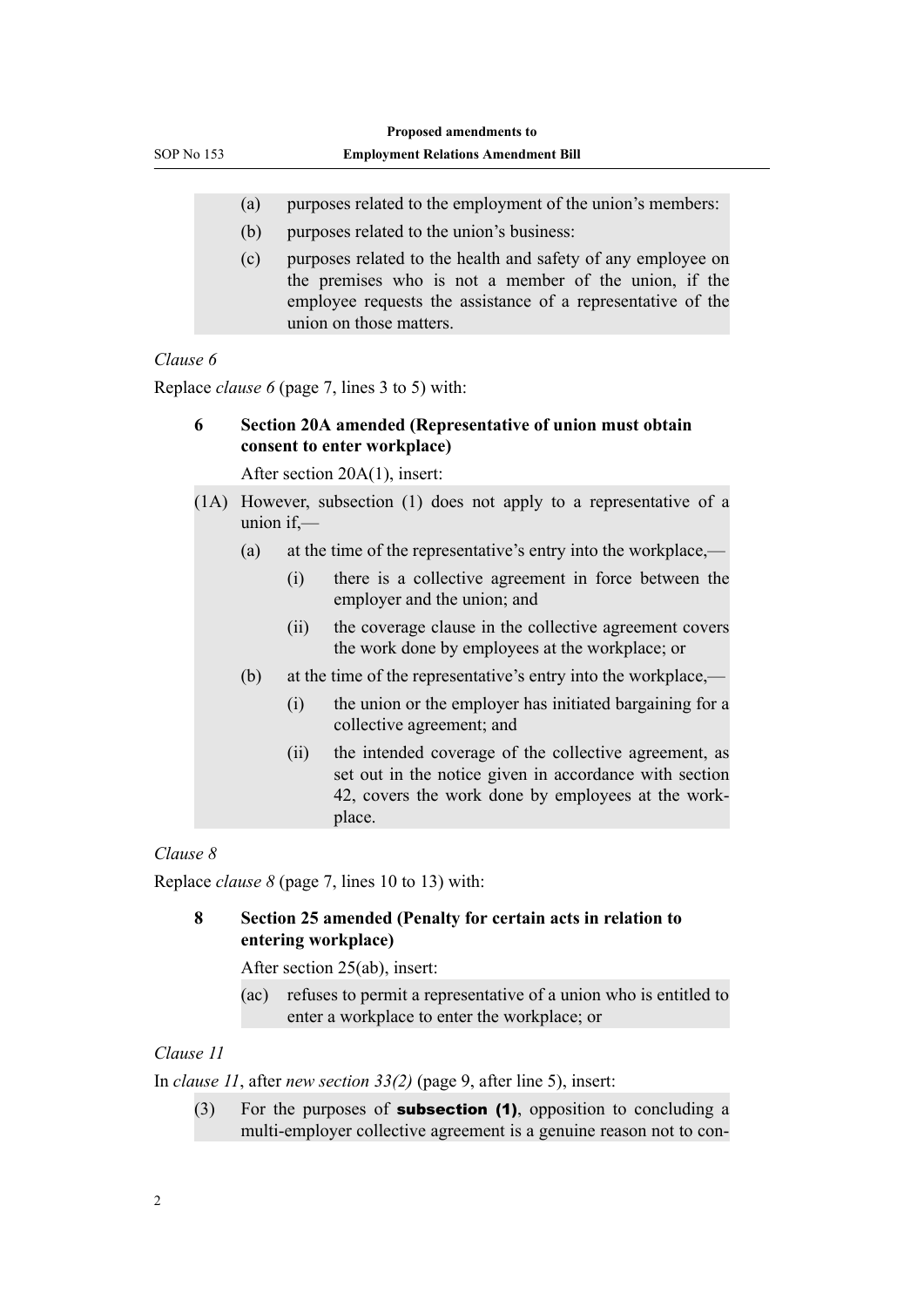clude a collective agreement if that opposition is based on reasonable grounds.

- (4) Clause 6 of Schedule 1B overrides subsection (3).
- (5) In this section and in clause 6 of Schedule 1B, **multi-employer collective agreement** means a single collective agreement involving 2 or more employers.

#### *Clause 18*

In *clause 18*, replace *new section*  $62A(3)(b)(ii)(A)$  *and* (B) (page 14, lines 14 to 17) with:

- (A) notified the employer that the employee intends to join the union; or
- (B) notified the employer that the employee does not intend to join the union; or

#### *Clause 35*

In *clause 35*, replace *new section 69ZEA* (page 29, line 12 to page 30, line 5) with:

#### **69ZEA Exemption from requirement to provide rest breaks and meal breaks**

- (1) An employer is exempt from the requirement to provide rest breaks and meal breaks in accordance with section 69ZD(1) if subsection  $(2)$  or  $(3)$  applies.
- (2) This subsection applies if—
	- (a) the employer is engaged in the protection of New Zealand's national security; and
	- (b) continuity of service is critical to New Zealand's national security; and
	- (c) the employer would incur unreasonable costs in replacing an employee, employed in the protection of New Zealand's national security, during the rest breaks and meal breaks—
		- (i) with another person who has sufficient skills and experience; and
		- (ii) without compromising New Zealand's national security.
- (3) This subsection applies if—
	- (a) the employer is engaged in an essential service; and
	- (b) continuity of service or production in the essential service is critical to the public interest, including (without limitation) services affecting public safety; and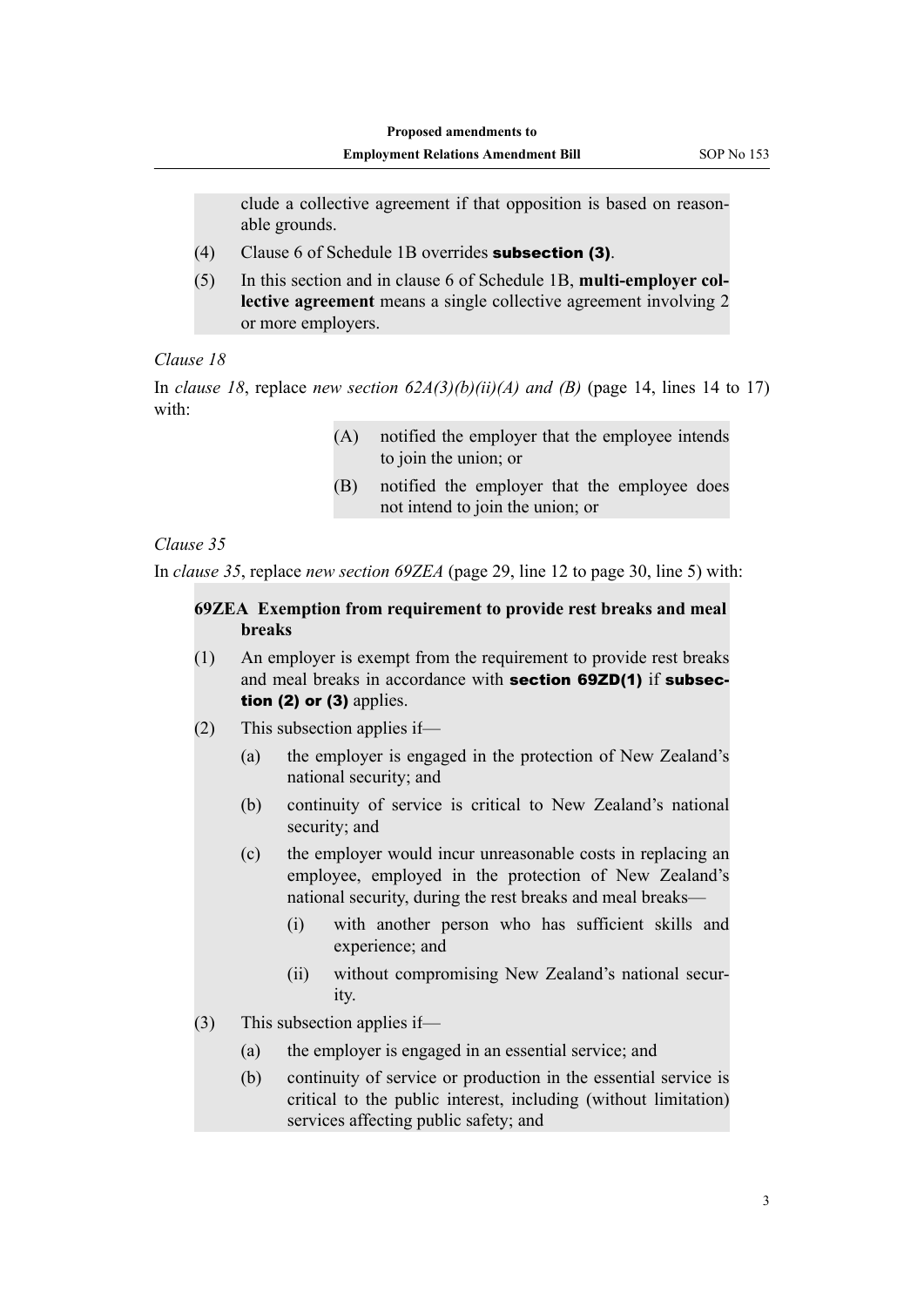- (c) the employer would incur unreasonable costs in replacing an employee, employed in the essential service, during the rest breaks and meal breaks—
	- (i) with another person who has sufficient skills and experience; and
	- (ii) without compromising public safety.
- (4) If **subsection (2) or (3)** applies, the employer and employee may agree that any rest breaks and meal breaks are to be taken in a different manner (including the number and timing of breaks) than specified in this Part.

In *clause 35*, *new section 69ZEB(1)*, replace "section 69ZEA(2)" (page 30, lines 7 and 8) with "section 69ZEA(4)".

In *clause 35*, replace *new section 69ZEB(3)(b)* (page 30, line 37 to page 31, line 11) with:

- (b) if the compensatory measure provided is financial compensation, that financial compensation, at a minimum, must relate to the amount of time that the employee was required to work but would otherwise have taken as a rest break or meal break, and must,—
	- (i) in the case of an employee paid at variable rates during a work period, be calculated at the employee's average rate of pay in the relevant work period; or
	- (ii) in the case of any other employee, be calculated at the employee's ordinary rate of pay:

In *clause 35*, after *new section 69ZEB(3)(c)* (page 31, after line 16), insert:

- (4) For the purposes of **subsection (3)(c)**, any financial compensation must,—
	- (a) in the case of an employee paid at variable rates during a work period, be calculated at the employee's average rate of pay in the relevant work period; or
	- (b) in the case of any other employee, be calculated at the employee's ordinary rate of pay.

### **Explanatory note**

This Supplementary Order Paper amends the Employment Relations Amendment Bill to—

• change the date of commencement for a number of provisions (*see clause 2(a)*) from 4 months after the date of Royal assent to a specific date: 6 May 2019; and